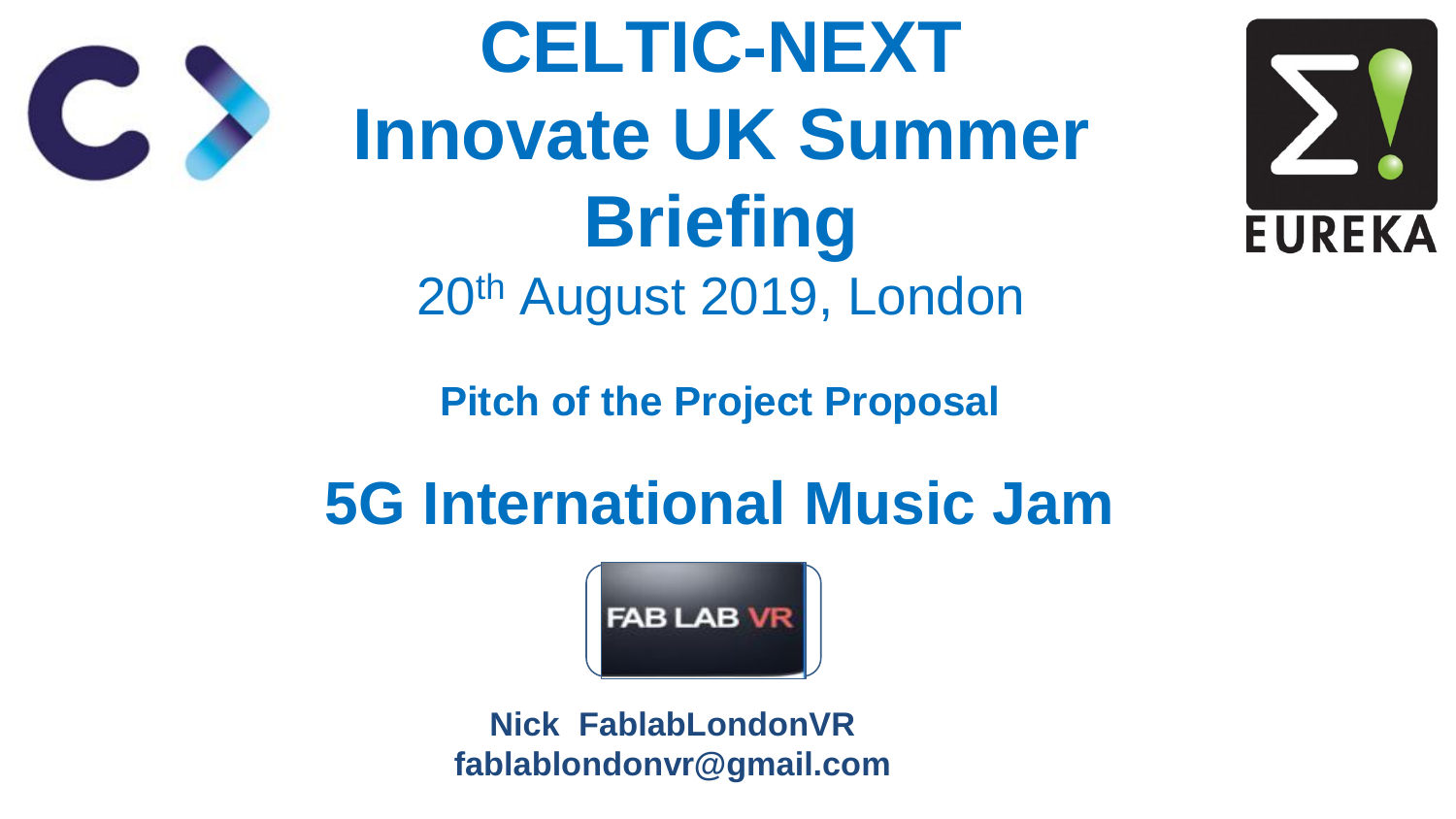

#### What is the main benefit of the idea/proposal? What makes the added value? Why should I participate in the project?

#### **What's innovative about it? A Theramin musical instrument using 5g integrated network for low latency real time making music across the world**

#### **5G International music**

https://youtu.be/mB w-ml-dZY

The 5G Theremin is one of the oldest electronic musical instruments\*. As with all Theremin instruments, the 5G Moog

#### **5G International music jam**

- with online audio theramins instruments
- **Experimental Musical Instruments : Designed and** Invented in LONDON, UK



www.celticnext.eu **5G International Music Jam, Nick, FABLAB LONDON VR** fablablondonvr@gmail.com





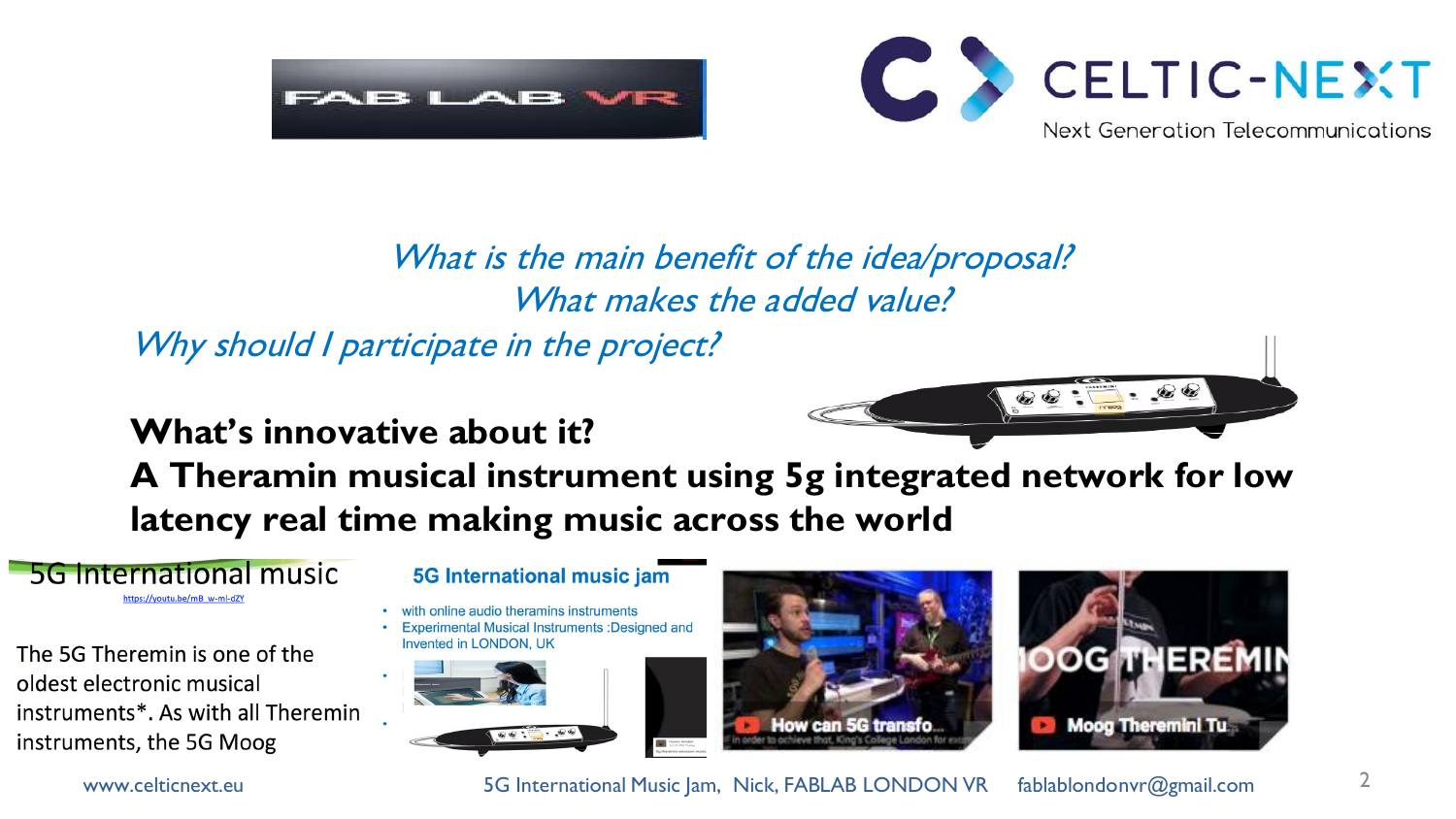



#### • Very short info about the profile of your organisation

### •**Fablablondon Vr** Is A AI/VR/MR of Fab Lab • Fablab Is A World Wide Fabrication Of Prototypes And Design With 3d Printing And Laser Cutting •We Are A Research And Open Education Organisation Innovating & Inventing With New Technology

- 
- 



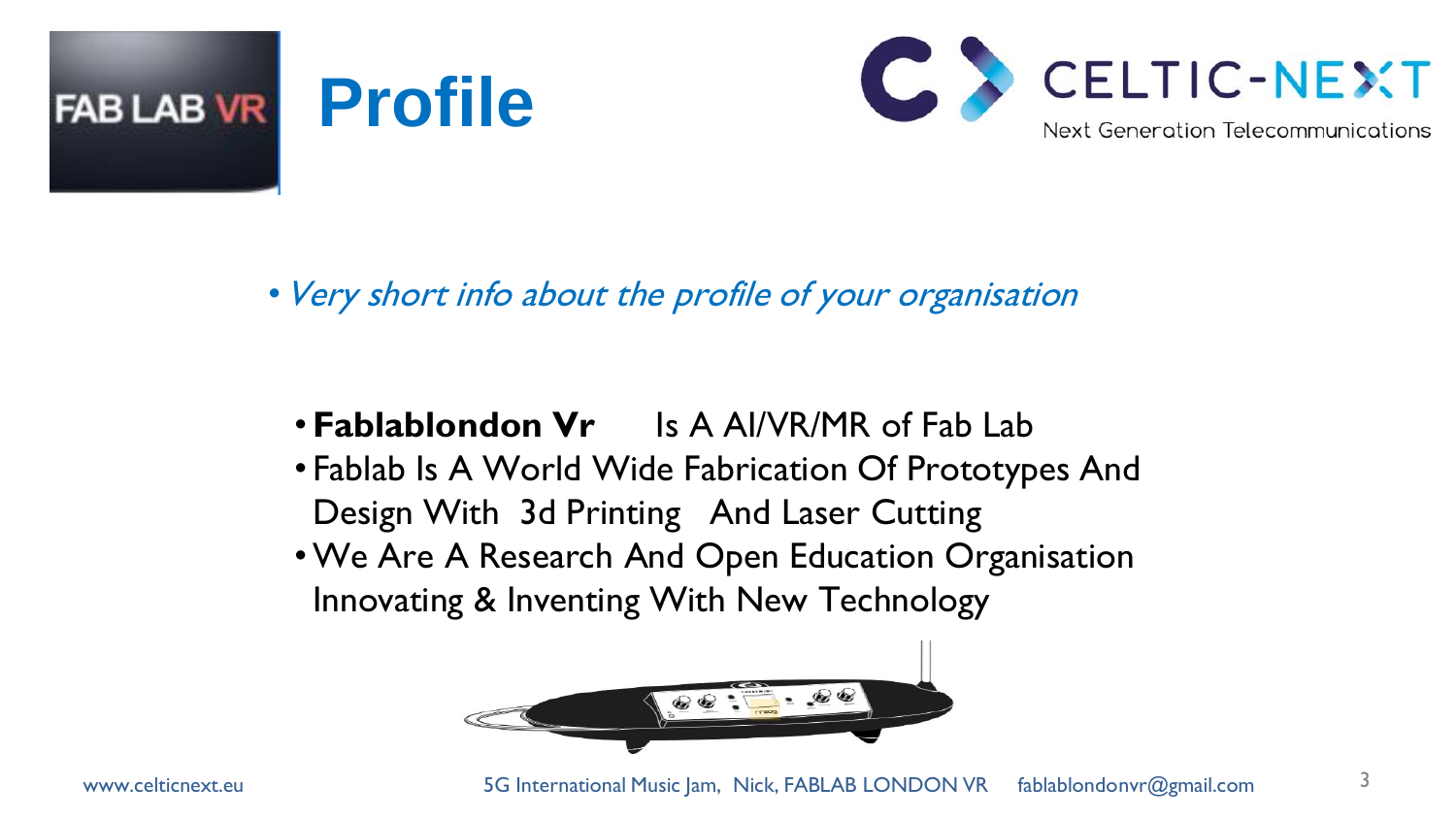





#### **5G International music jam**

- with online audio theramins instruments
- **Experimental Musical Instruments : Designed and** Invented in LONDON, UK







Short info what the idea/proposal is about vision, motivation, content,

## **A Theramin musical instrument using 5G integrated network for low latency real time making music across the world possible live**



#### **5G International music jam**

- with online audio theramins instruments
- **Experimental Musical Instruments : Designed and** Invented in LONDON, UK

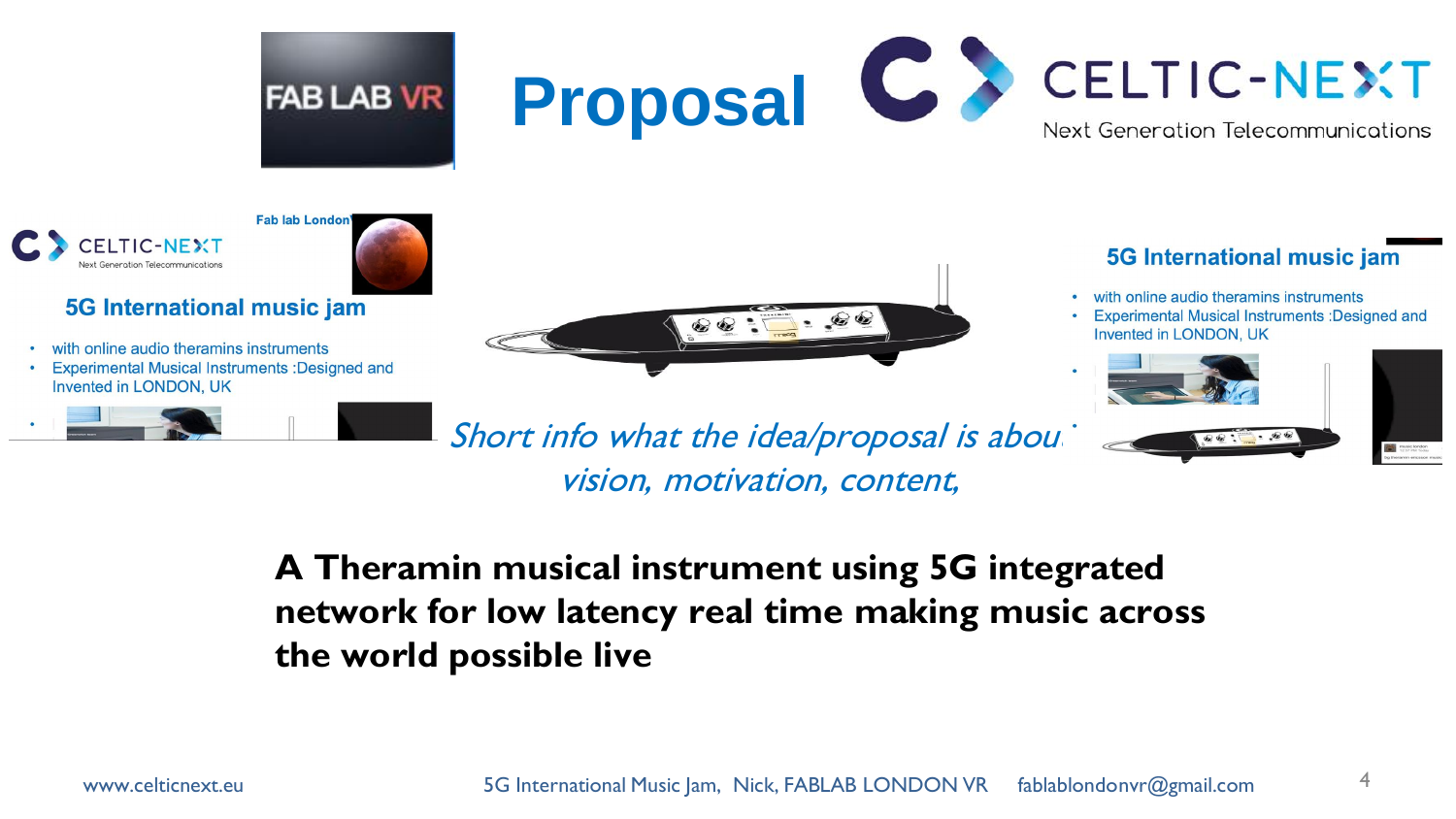

#### info on expected outcome, impacts, schedule typical project duration

- 
- 
- 



www.celticnext.eu **5G International Music Jam, Nick, FABLAB LONDON VR** fablablondonvr@gmail.com

## **The services can offer? for the project duration Ideas generation and artist impression Product Design and packaging Exhibition for new product at relevant expos**

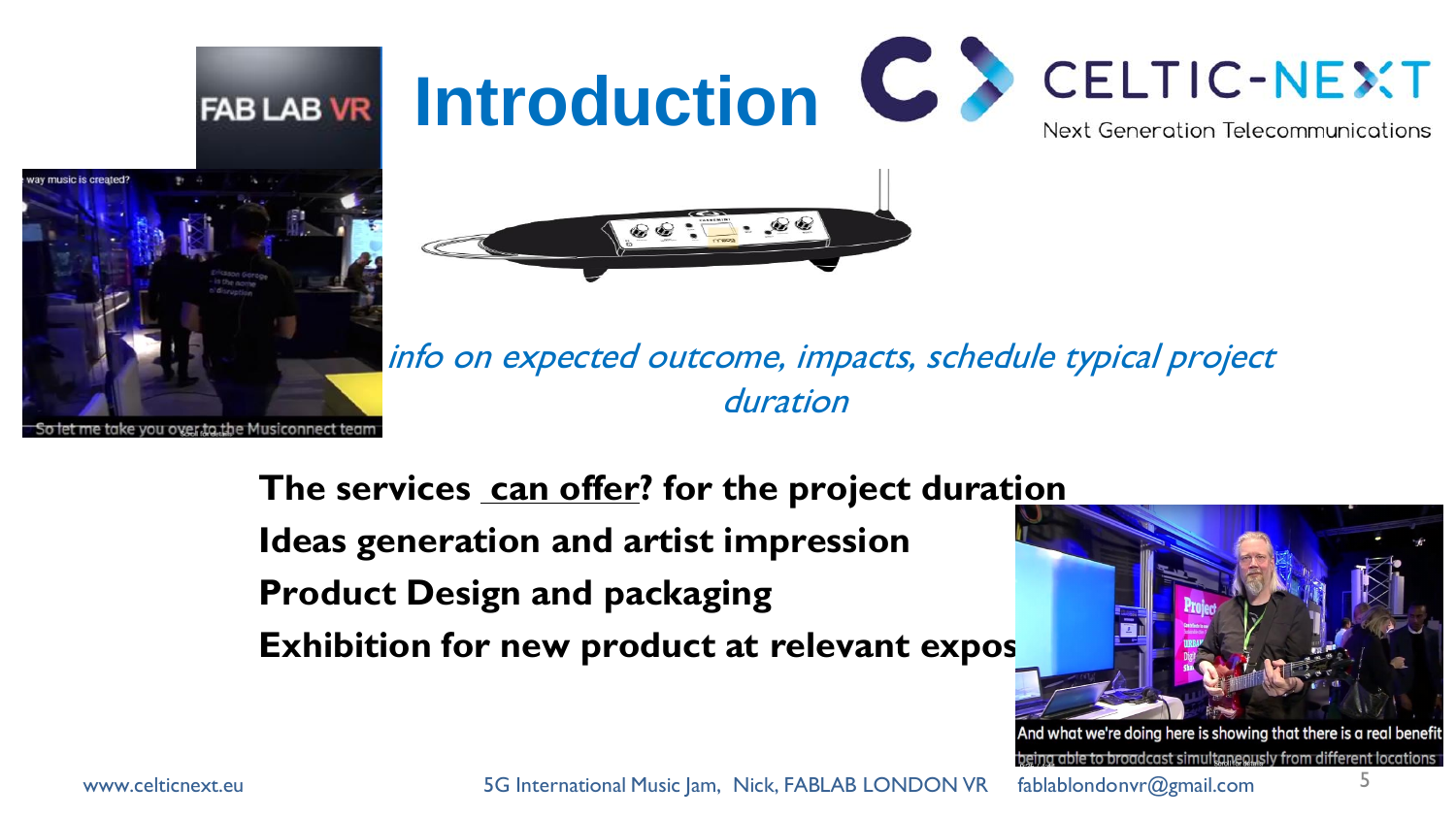

# FAB LAB VR Partners



Existing consortium, involved countries. Expertise, profiles and types of partners you are looking for.

# **The partners/services Fab Lab London vr= SME**



www.celticnext.eu **5G International Music Jam, Nick, FABLAB LONDON VR** fablablondonvr@gmail.com

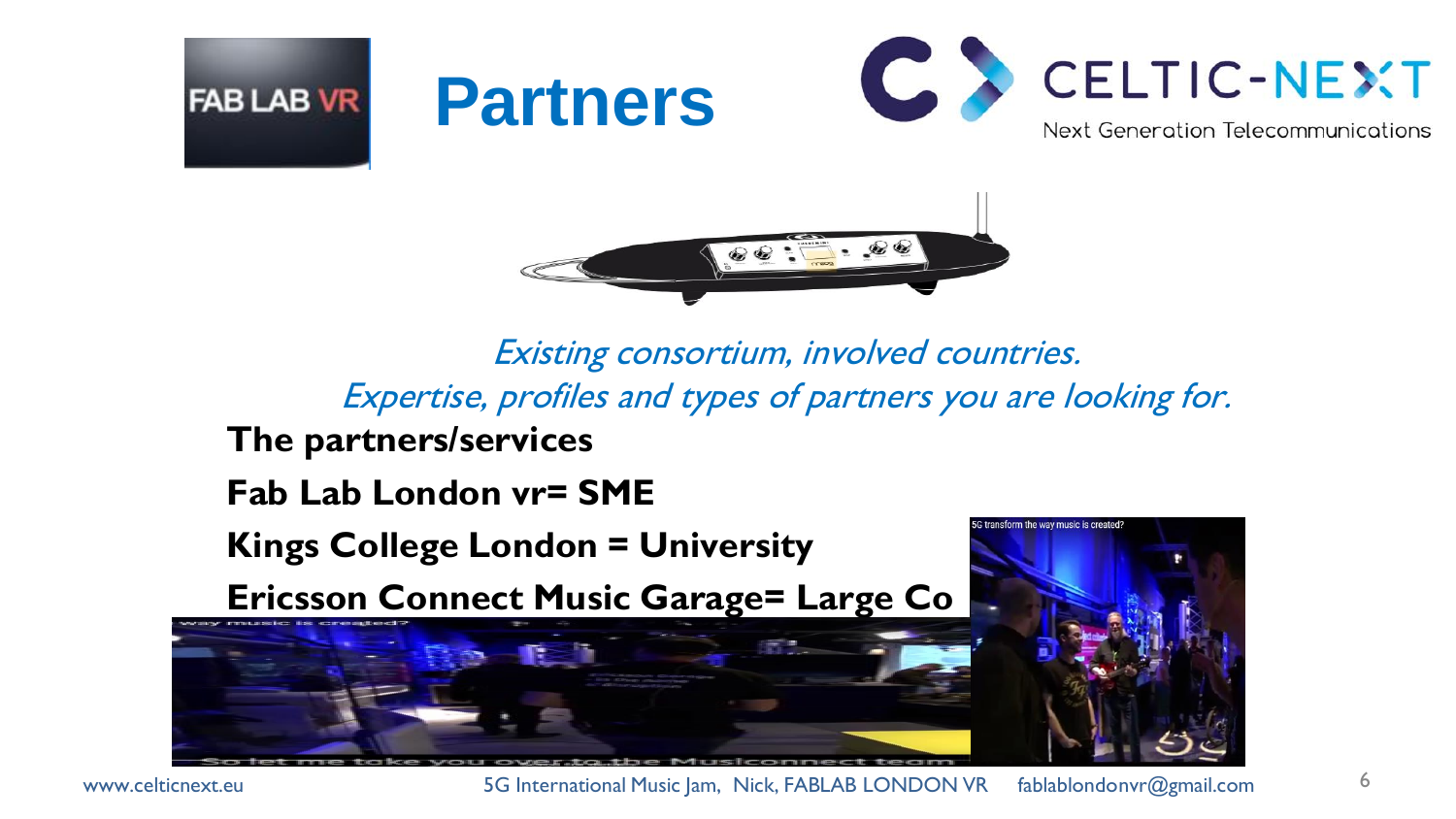

## **For more information and for interest to participate please contact:**

Nick FABLAB LONDON VR E-Mail: fablablondonvr@gmail.com Telephone +44 77747806 Sommerset House The Strand, London ,UK

> **Presentation available via:**  Ref to these video links https://youtu.be/5WVYbXMnWjs https://youtu.be/8bakI0ITCqQ









[https://www.youtube.com/watch?v=5WVYbXMnWjs&feature=youtu.be](#page-7-0)

E-Mail: fablablondonvr@gmail.com Telephone +44 77747806 Sommerset House Presentation available via: Ref to these video links https://youtu.be/5WVYbXMnWjs

https://youtu.be/8bakI0ITCqQ

7

The Strand, London ,UK<br>Presentation available via:<br>Ref to these video links